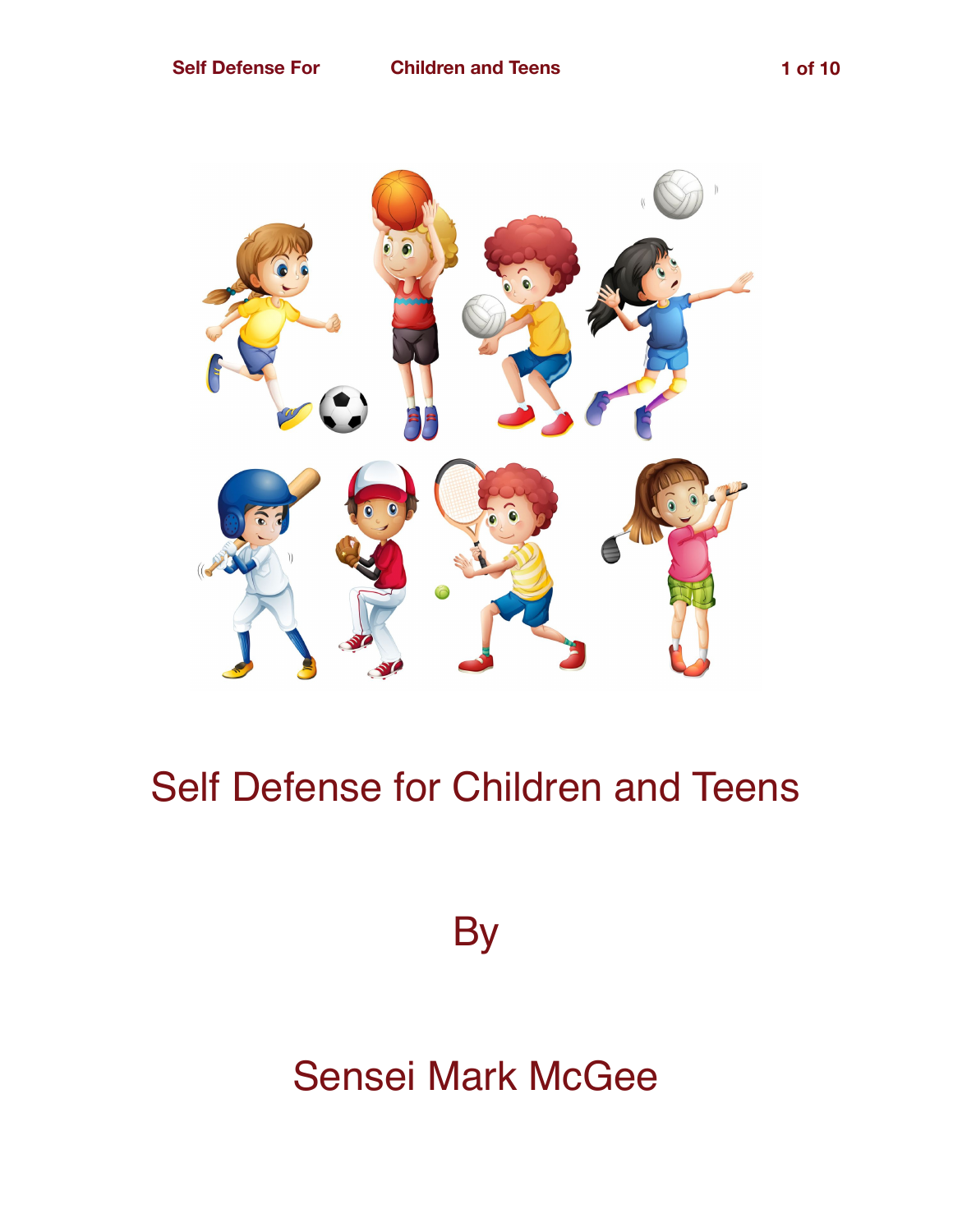Children and teens are among the most vulnerable to physical attack and sexual abuse. **Grace Martial Arts** exists to teach them how to develop awareness and response skills that will keep them safe.

How do we do that? One way is to help them understand how to use awareness and movement skills they already possess through sports and other physical activities.

Here are some examples: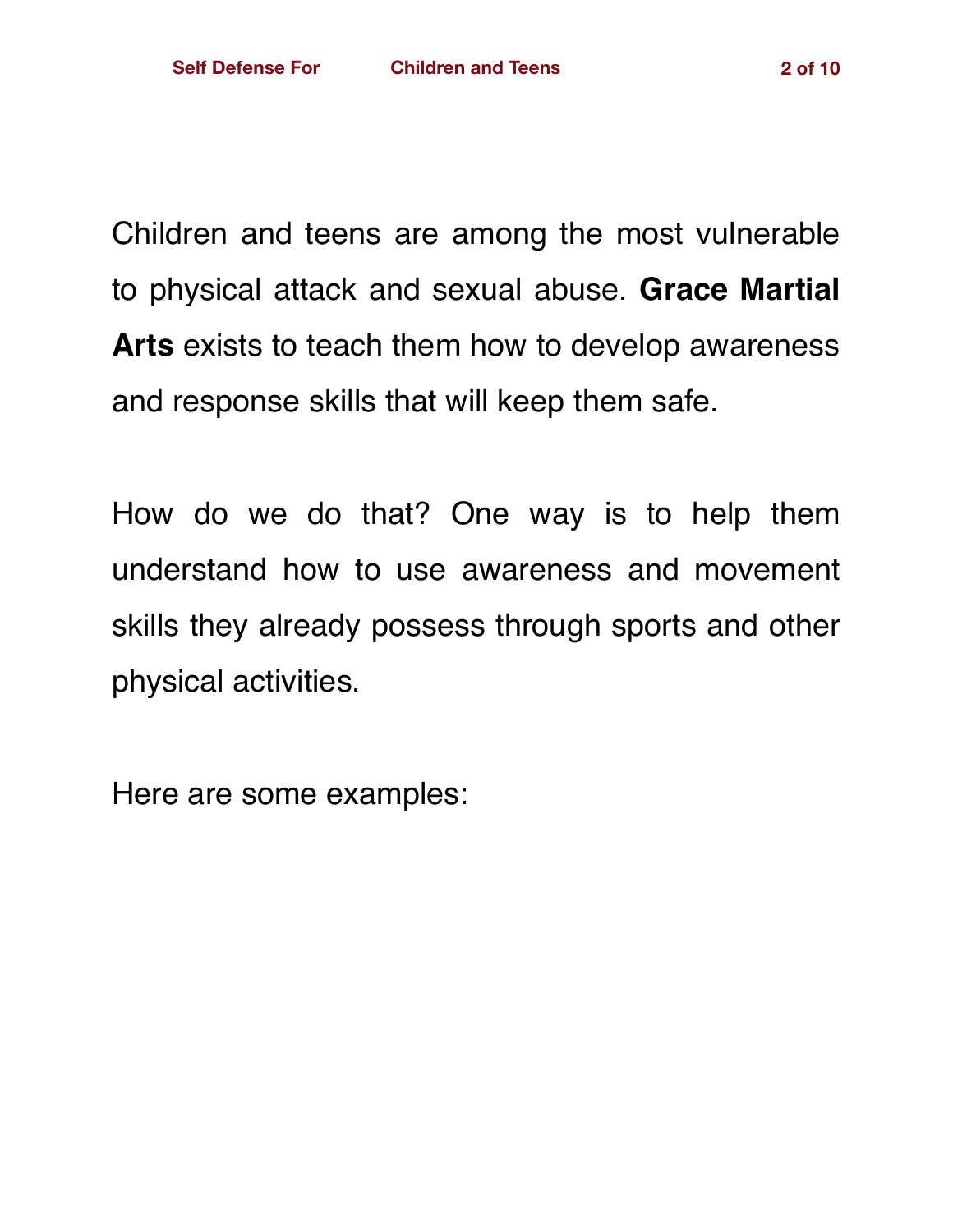## **Run**



One of the best skills to possess, in addition to awareness and focus, is running. We teach children and teens that running from danger is one of the best ways to be safe. In addition to learning to run fast while yelling words that nearby adults would understand as danger signals, we also teach children how to zig-zag run which makes it harder for someone to catch them.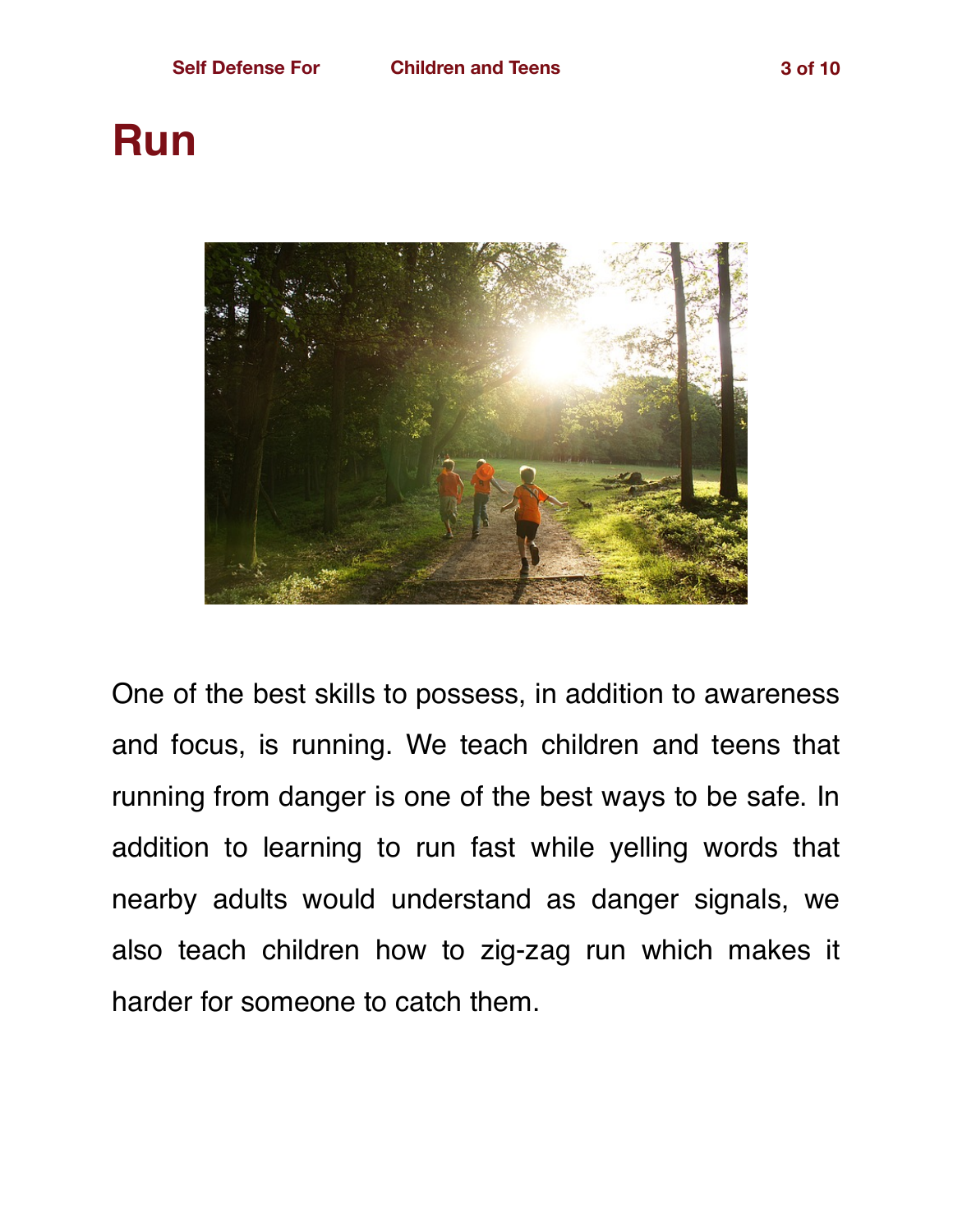# **Stun**

Learning how to strike and kick for self defense is not as difficult as it may seem. When teaching people who have not trained in martial arts, we will help them practice defensive movements based on sports or other physical activities they have done.



Do you know how to kick a soccer ball or football? A quick, strong kick to an attacker's shins, knee, groin or stomach can stop their attack and put them on the ground in pain while you escape.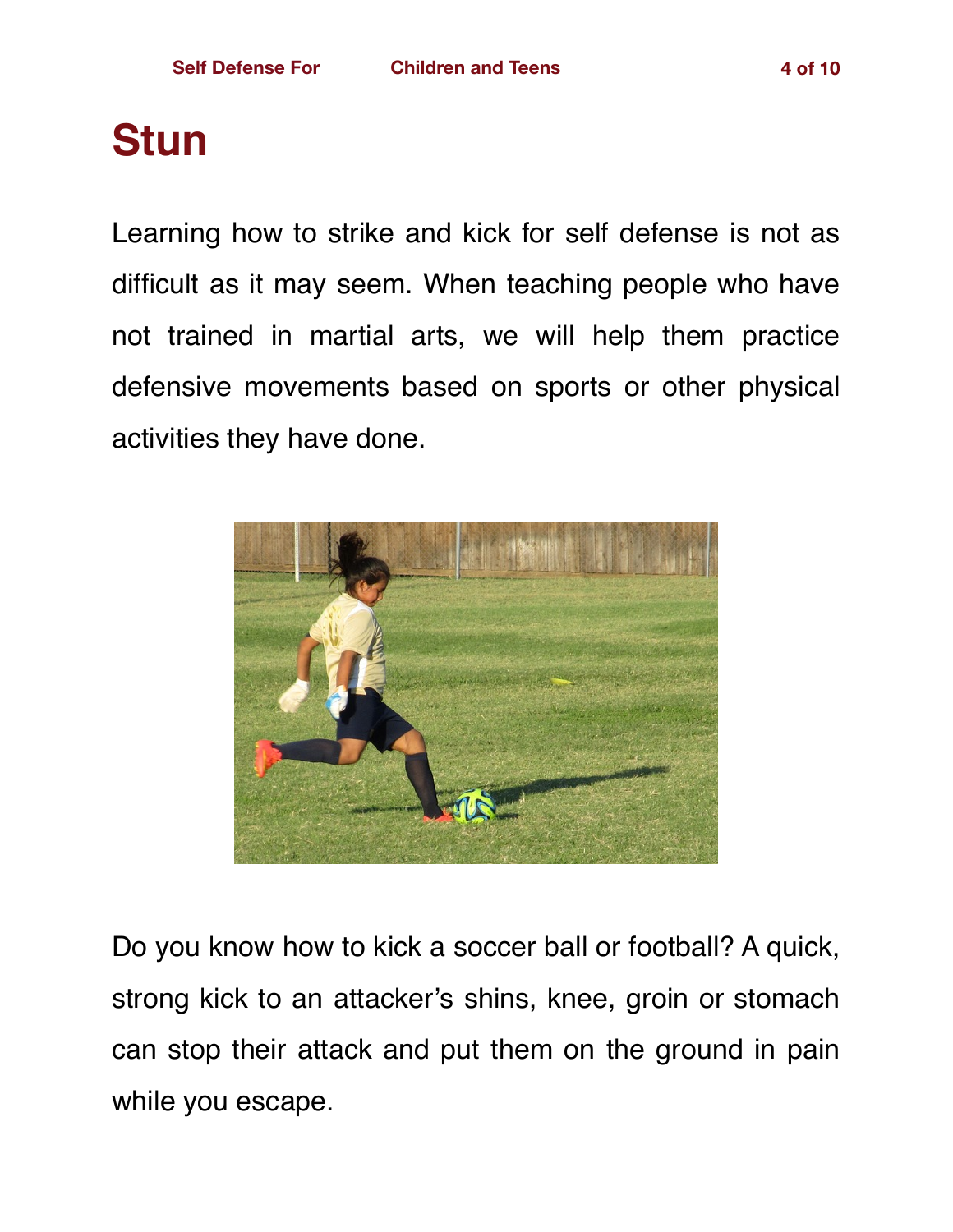



Do you know how to serve, hit and spike a volleball? The upward strike volleyball players use to set up the ball for a fellow player to spike can be used to hit an attacker's groin, stomach or chest or throat. The downward spike used for serving and spiking over the net can be used to strike to an attacker's eyes or nose. Both types of strikes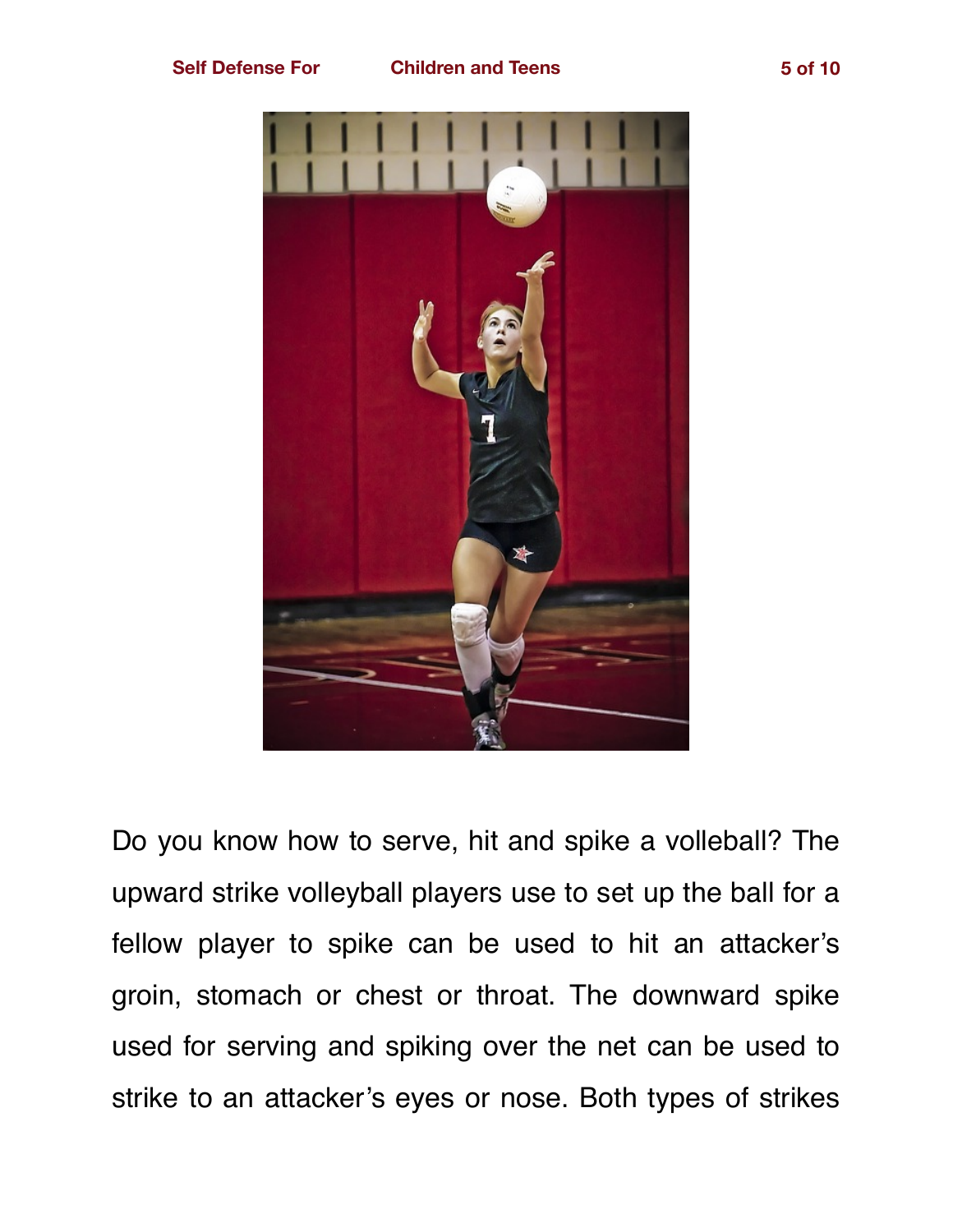can stop an attacker and put them on the ground in pain while you escape.



Do you know how to throw and kick a football? Do you know how to run with a football? They can all be used to stop an attacker in his tracks while you escape.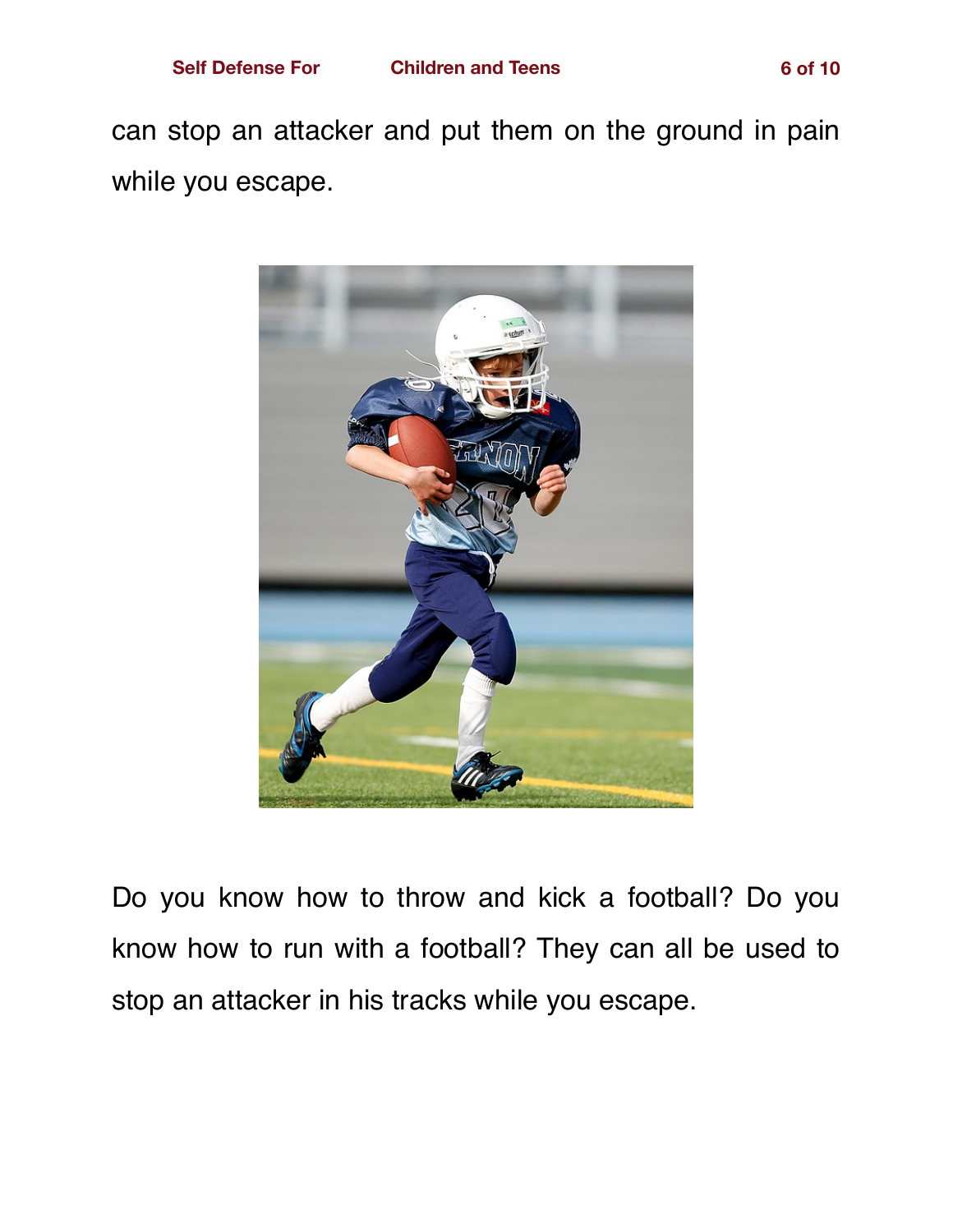

Do you know how to dribble, throw and shoot a basketball? Do you know how to quickly run to the other end of the court after your team shoots or steals the ball? All of those skills can be used to stop an attacker in his tracks while you escape.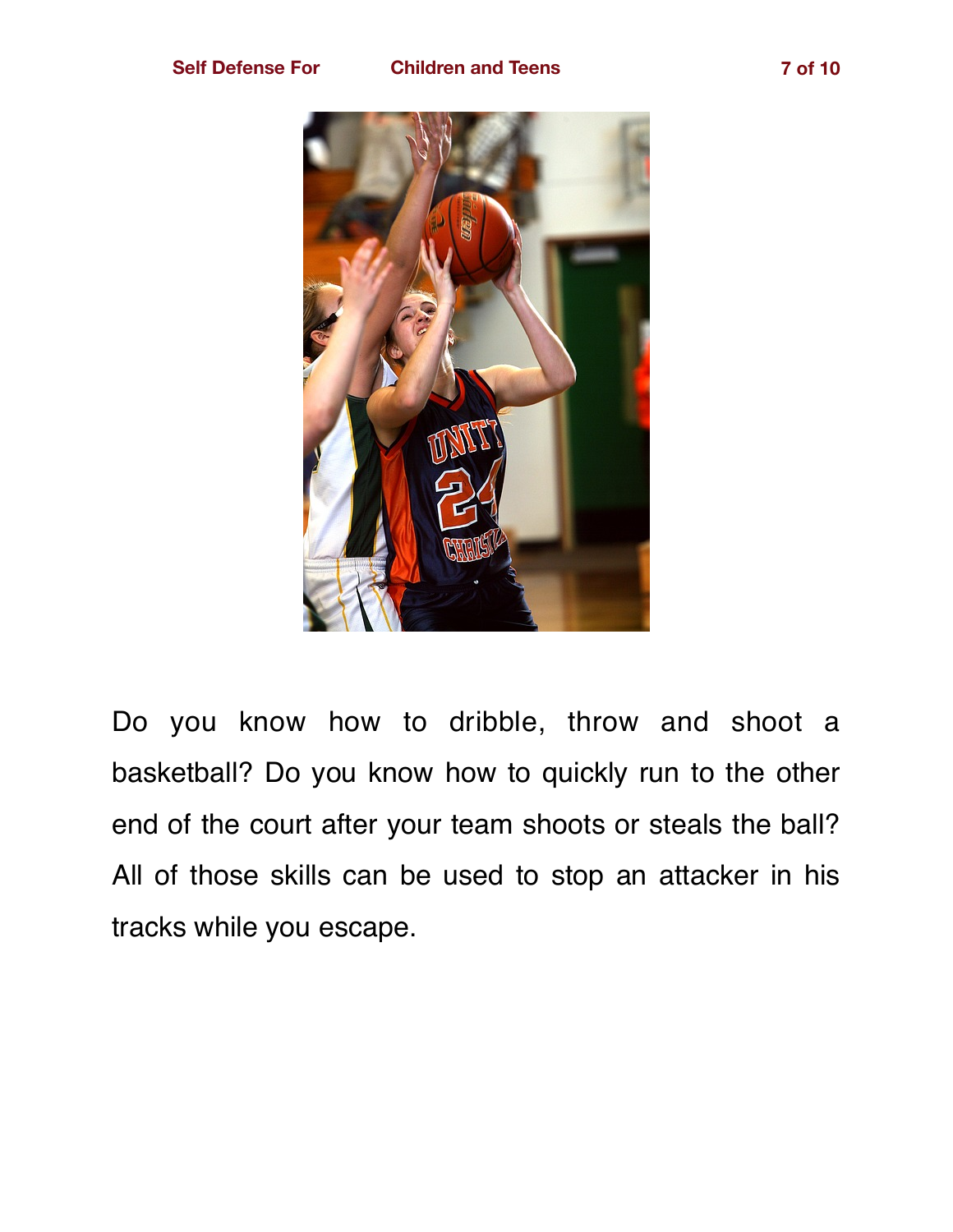

Do you know how to throw a softball or baseball? Do you know how to swing a bat? All of those can be used to stop an attacker in his tracks while you escape.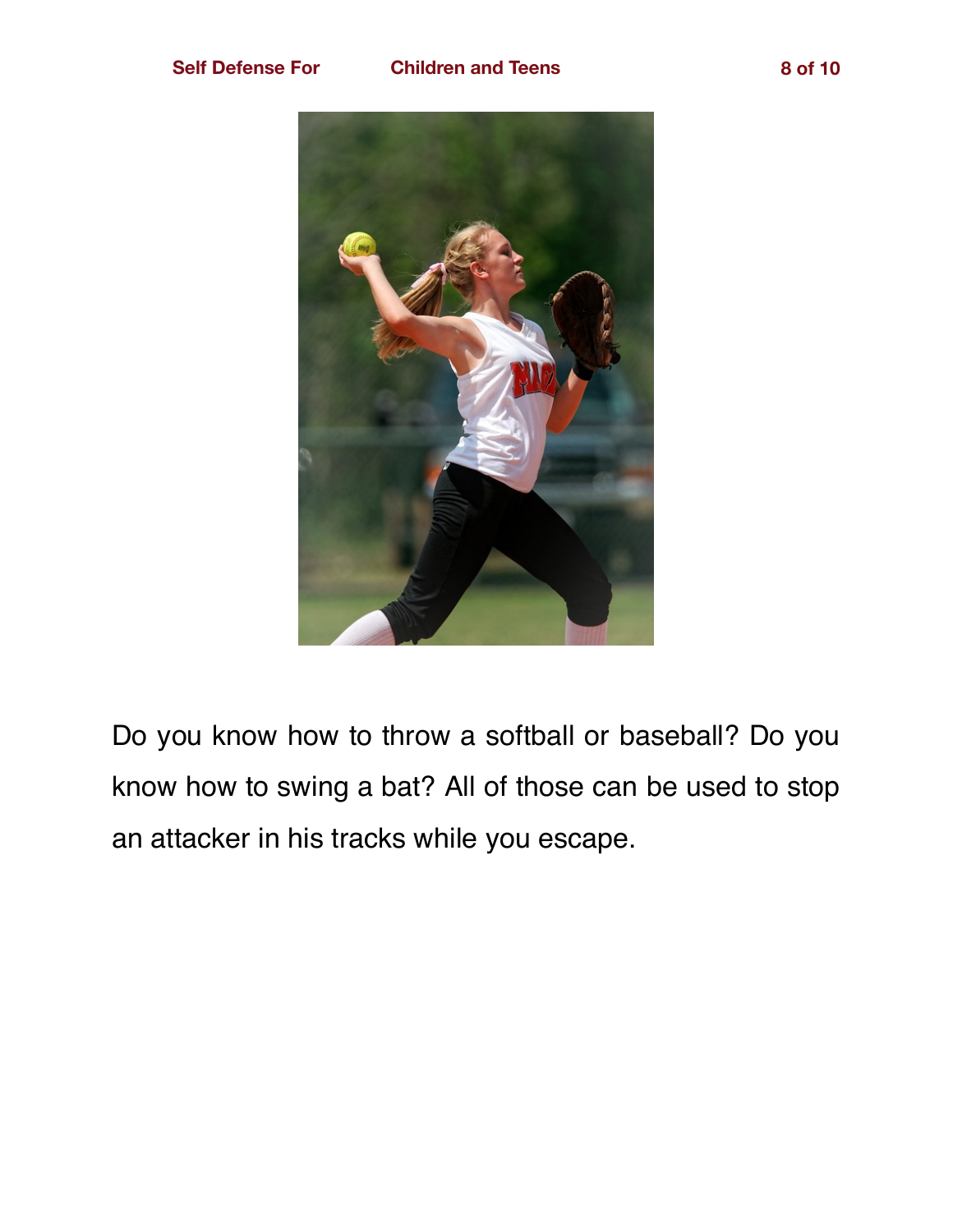

Are you now or have you ever been a cheerleader? Great! Many cheerleading skills adapt well to striking, kicking and escaping from an attacker.